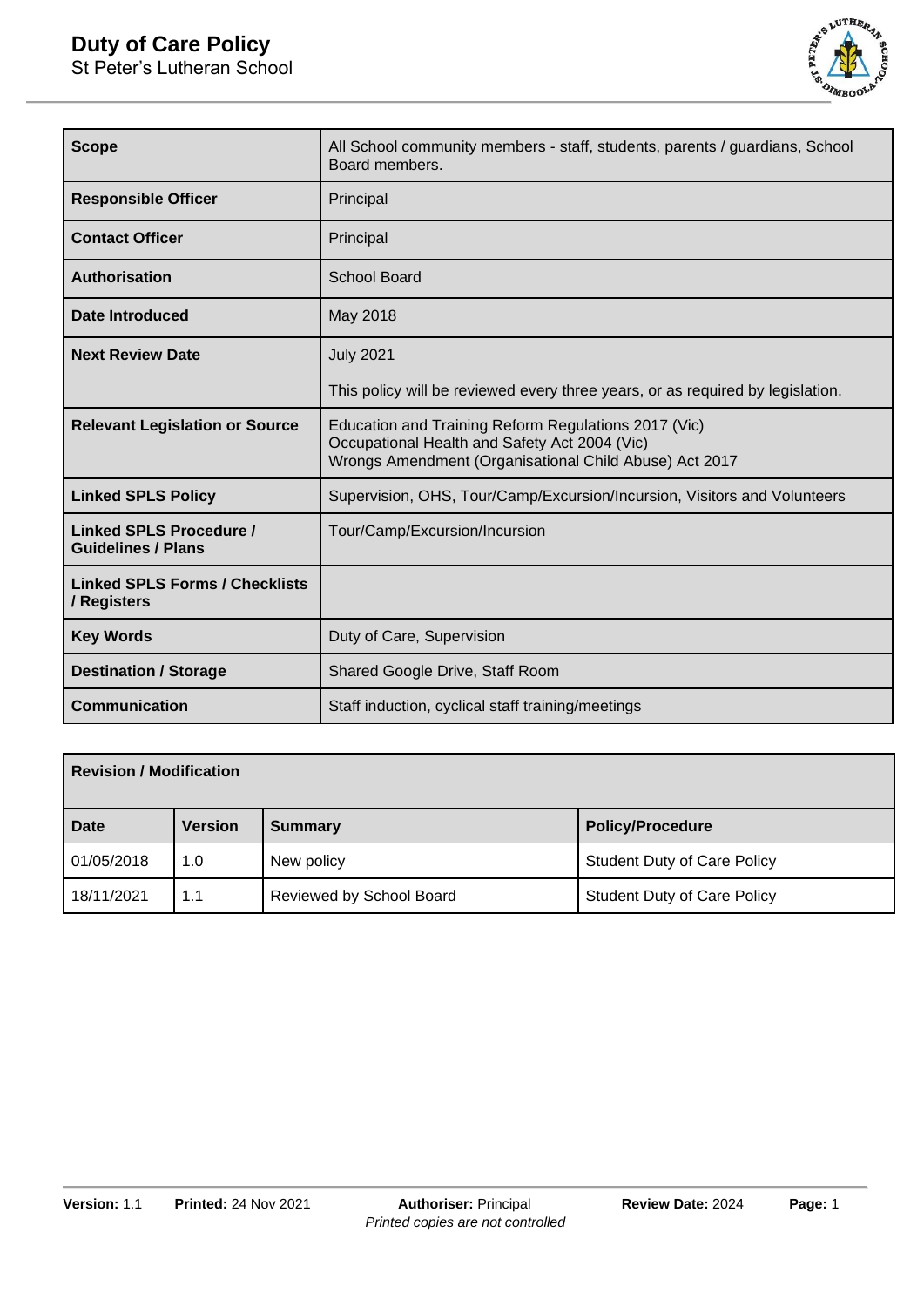

#### **POLICY STATEMENT 1. RATIONALE**

Duty of care is a legal concept that has its origins in the common law principle of negligence. Student duty of care not only underpins, but to a large extent drives, many of St Peter's Lutheran School's policies and practices.

This policy attempts to explain, in plain English:

- What "duty of care" owed to students means;
- The impact of civil liability laws;
- How teaching staff may discharge their duty of care to students; and
- The circumstances in which non-teaching staff, external providers and volunteers may owe students a duty of care.

The Victorian Registration Standards (sch 2 cl 12) require that the School must ensure that the care, safety and welfare of all students attending the School is in accordance with any applicable state or Commonwealth laws, and that all staff are advised of their legal obligations under those laws.

Under the Guidelines the School is required to provide evidence in the form of the School's policies and procedures with respect to the duty of care owed to students.

## **2. PURPOSE**

The purpose of this policy is to explain to our School community the non-delegable duty of care obligations that all staff at St Peter's Lutheran School owe to our students and members of the school community who visit and use the School premises. To ensure that staff have an understanding of their duty of care to students, and behave in a manner that does not compromise these legal obligations.

## **3. POLICY**

"Duty of care" is a legal obligation that requires schools to take reasonable steps to reduce the risk of reasonably foreseeable harm, which can include personal injury (physical or psychological) or damage to property. As part of that duty, staff are required to supervise students adequately. This requires not only protection from known hazards, but also protection from those that could arise (that is, those that the staff should reasonably have foreseen) and against which preventive measures could be taken.

The reasonable steps that St Peter's Lutheran School may decide to take in response to a potential risk or hazard will depend on the circumstances of the risk.

This will involve consideration of the following factors:

- identifying the risk of harm
- the probability that the harm would occur if care were not taken
- the likely seriousness of the harm
- the social utility of the activity that creates the risk of harm.
- the burden of taking precautions to avoid the risk of harm

The principal is responsible for making and administering such arrangements for supervision as are necessary according to the circumstances and teachers are responsible for carrying out their assigned supervisory duties in such a way that students are, as far as can be reasonably expected, protected from injury. This duty extends to intervention in single-sex areas if need be by a teacher of the other gender.

St Peter's Lutheran School has developed policies and procedures to manage common risks in the school environment, including:

● Yard duty and Supervision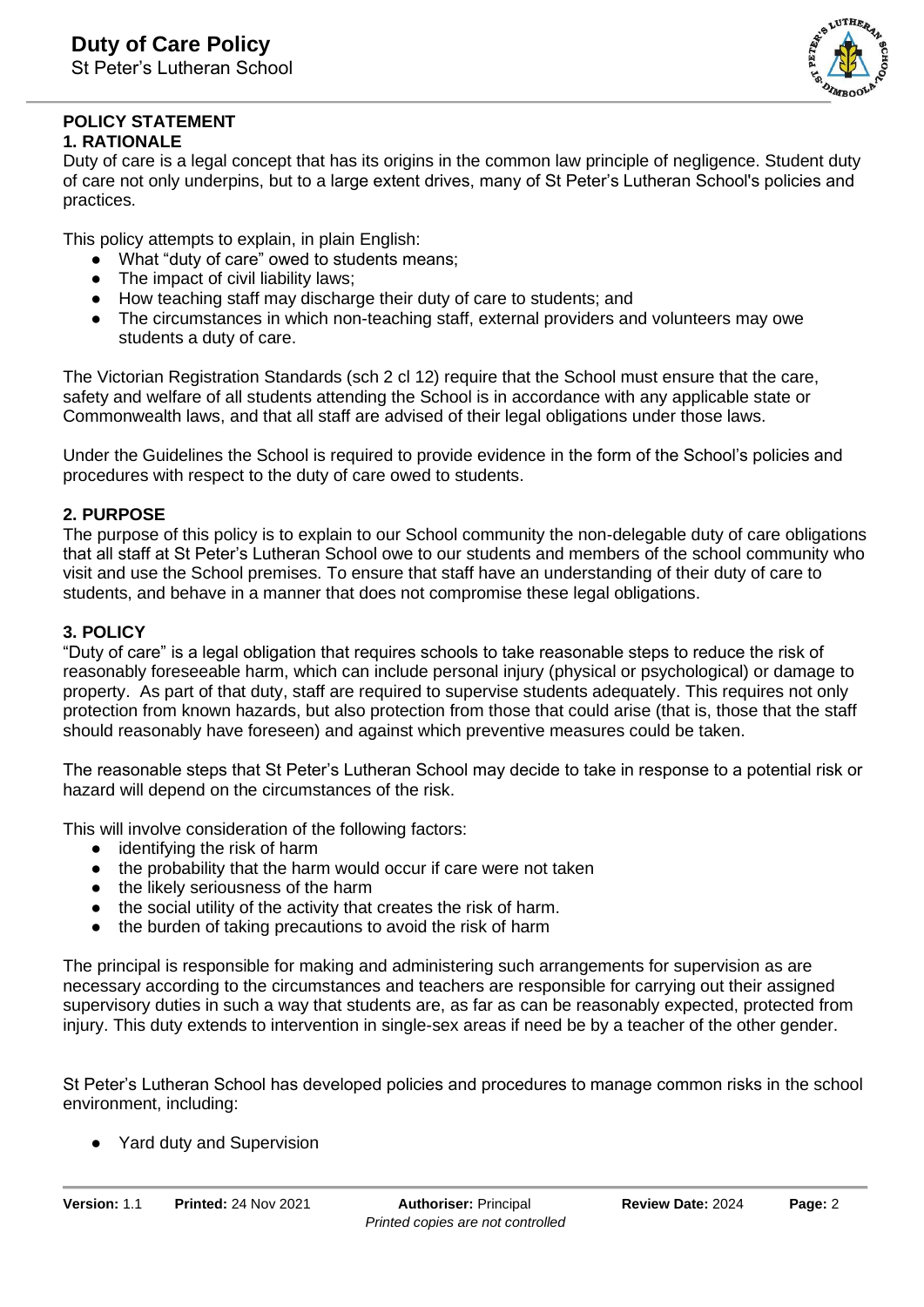

- Bullying Prevention
- Camps and Excursions
- First Aid
- Grounds Maintenance
- Child Safe Standards
- External Providers
- Emergency Management
- Volunteers
- Visitors
- Working with Children Checks
- Mandatory Reporting
- Occupational Health and Safety

Staff at St Peter's Lutheran School understand that School activities involve different levels of risk and that particular care may need to be taken to support younger students or students with additional needs. We also understand that it is responsible for ensuring that the School premises are kept in good repair and will take reasonable steps to reduce the risk of members of the community suffering injury or damage because of the state of the premises.

Staff at St Peter's Lutheran School acknowledge that, as their duty of care is non-delegable, they are also required to take reasonable steps to reduce the risk of reasonably foreseeable harm when external providers have been engaged to plan for, or conduct an activity involving students. Our Visitors and Volunteers Policy and Tour/Camp/Excursion/Incursions Policy includes information on the safety and care of students when engaged with external providers.

St Peter's Lutheran School has zero tolerance for child abuse and is committed to meeting the requirements of Ministerial Order 870 and the Child Safe Standards. Mandatory Reporting is vital to ensuring that any instances of child abuse are reported according to the Child Safe Standards. It is important that organisations are subject to a well-defined legal duty to prevent child abuse within organisations. A new statutory duty of care under the Wrongs Amendment (Organisational Child Abuse) Act 2017 (see Part XIII of Wrongs Act 1958) has therefore been created to ensure there is a clear legal duty placed on organisations to take reasonable steps to minimise the risk of child abuse, perpetrated by organisational representatives.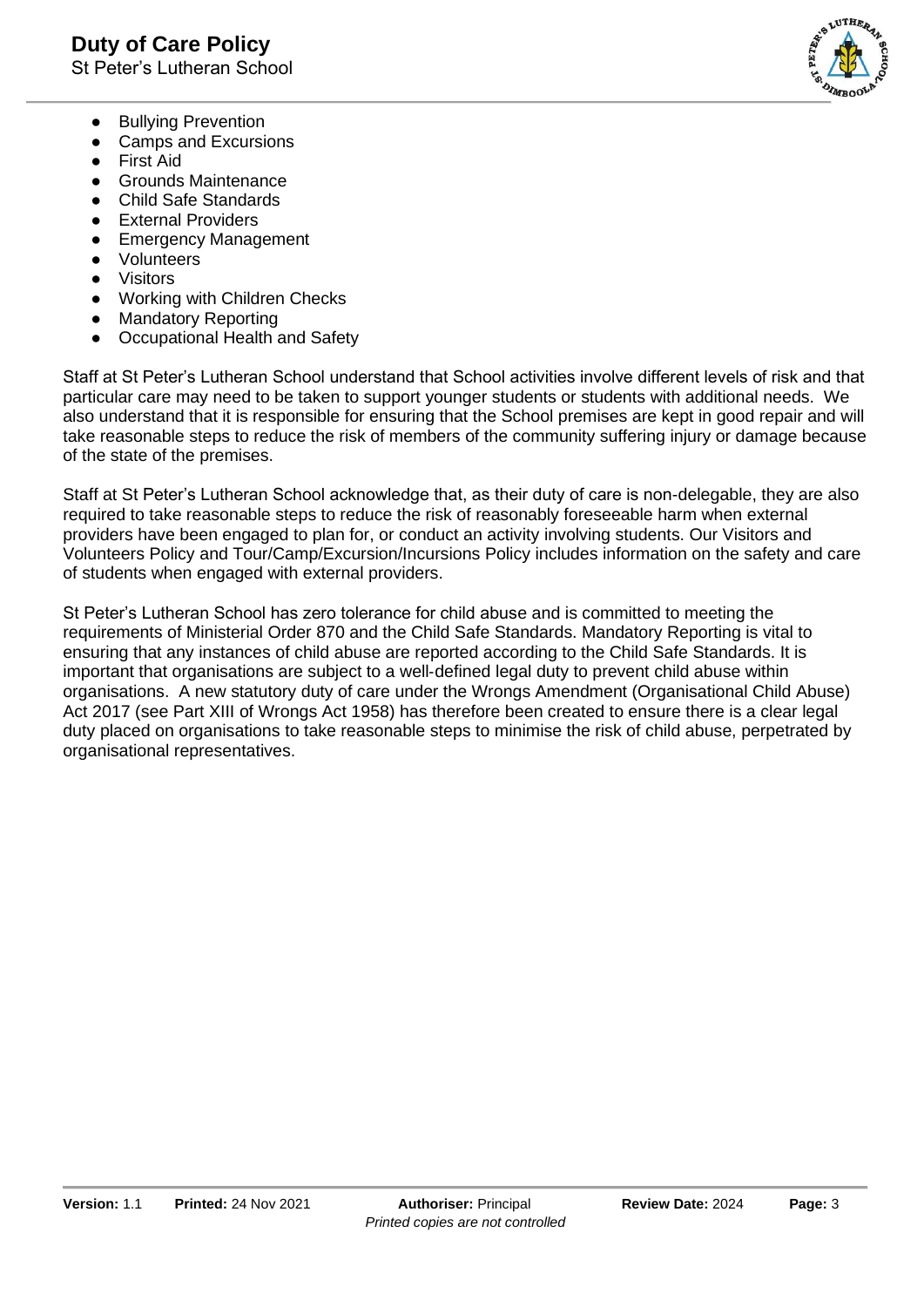St Peter's Lutheran School



## **3.1 Duty of Care owed to Students**

St Peter's Lutheran School, its Principal and its staff owe a duty to take care of students whilst they are involved in School activities, or are present for the purposes of a School activity. The duty requires them to take reasonable steps to minimise the risk of reasonably foreseeable harm, including:

- ensuring the School complies with the seven Child Safe Standards
- provision of suitable and safe premises
- provision of an adequate system of supervision
- implementation of strategies to prevent bullying
- ensuring that medical assistance is provided to a sick or injured student
- managing employee recruitment, conduct and performance.

This duty of care is **non-delegable** meaning that it cannot be assigned to another party.

In accordance with the Guidelines, the School's duty extends to taking:

- reasonable measures, with regard to all the circumstances, to protect students from risks of harm and injury that should have been reasonably foreseen; and
- take reasonable care that any student (and other person) on the premises will not be injured or damaged by reason of the state of the premises or of things done or omitted to be done in relation to the premises.

This requires not only protection from known hazards, but also protection from harm that could foreseeably arise and against which preventative measures can be taken.

## **3.2 Standard of Care: Teaching staff**

The standard of care required is that of a 'reasonable' teacher. This means that the duty of care owed is the duty one would expect from a hypothetical teacher with normal skills and attributes exercising their professional judgement. The duty owed to students is not an absolute duty to ensure that no harm will ever occur, but a duty to take reasonable care to avoid harm being suffered.

A teacher's duty of care is not confined to the geographic area of the school, or to school activities, or to activities occurring outside the school where a student is acting on a teacher's instructions. The duty also applies to situations both before and after school where a teacher can be deemed to have 'assumed' the teacher/student relationship.

Quite apart from mandatory reporting requirements, a teacher has a concurrent duty of care to protect a student from harm that is reasonably foreseeable. A breach of this duty of care may lead to legal action being taken against the individual teacher or teachers concerned. A breach of this duty of care will be established if a teacher or principal failed to take immediate and positive steps after having acquired actual knowledge or formed a belief that there is a risk that a child is being abused or neglected, including sexual abuse.

The teacher's duty of care is greater than that of the ordinary citizen in that a teacher is obliged to protect a student from reasonably foreseeable harm or to assist an injured student, while the ordinary citizen does not have a legal obligation to respond.

Whilst each case regarding a teacher's legal duty of care will be judged on the circumstances that occurred at the time, the following common examples may be times when a teacher has failed to meet their legal duty of care responsibilities to their students:

- arriving late to class or leaving a class early.
- arriving late to scheduled timetabled yard duty responsibilities.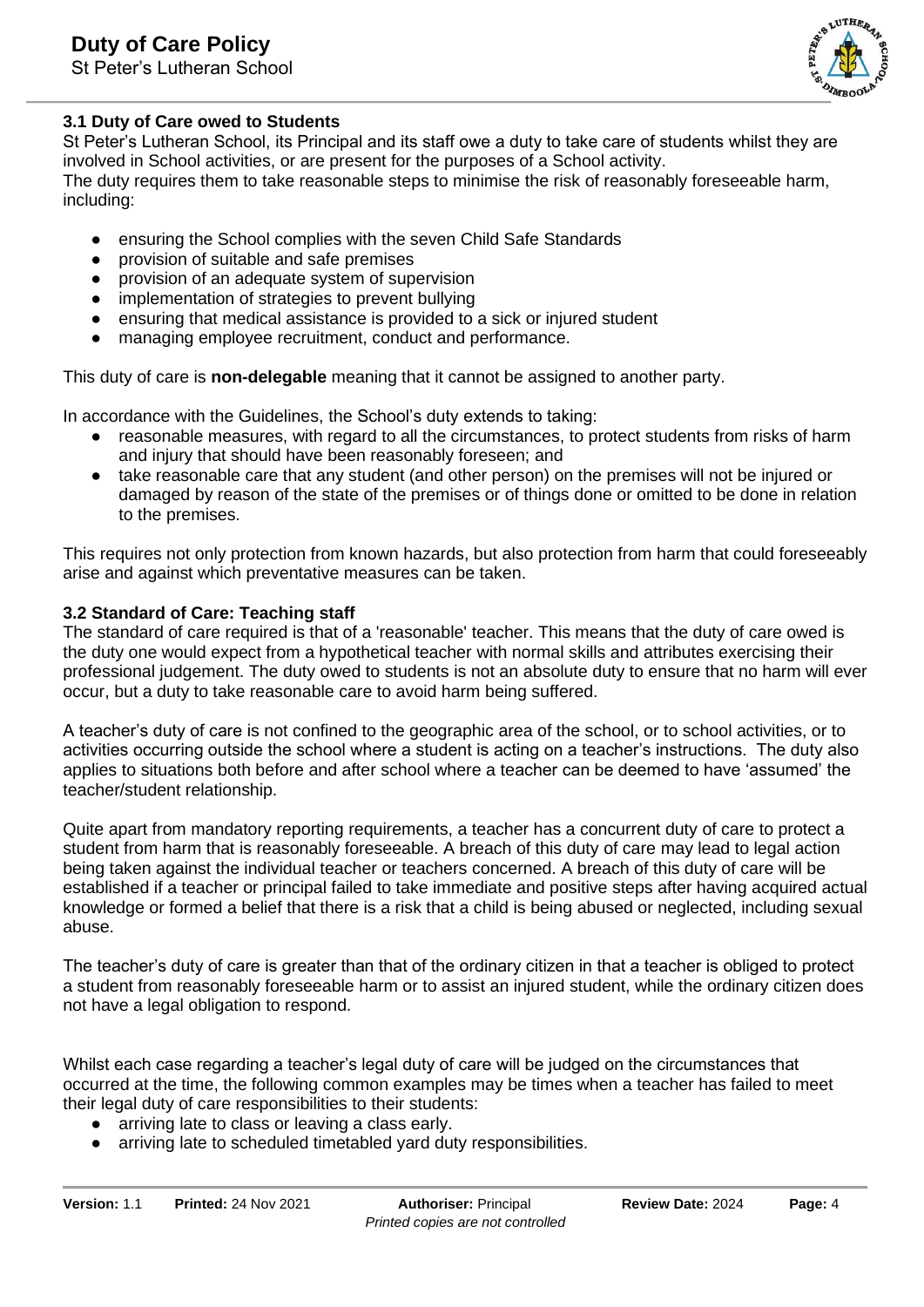

- failing to act appropriately to protect a student who claims to be bullied.
- believing that a child is being abused but failing to report the matter appropriately.
- being late to supervise the line up of students after the bell has sounded.
- leaving students unattended in the classroom.
- failing to instruct a student who is not wearing a hat to play in the shade.
- ignoring dangerous play.
- leaving the school during time release without approval.
- inadequate supervision on a school excursion.

Staff members are also cautioned against giving advice on matters that they are not professionally competent to give (negligent advice). Advice is to be limited to areas within a teacher's own professional competence and given in situations arising from a role (such as subject teacher) specified for them by the principal. Teachers must ensure that the advice they give is correct. Teachers should not give advice in areas outside those related to their role where they may lack expertise.

## **3.3 Standard of Care: Support Staff, Volunteers & External Providers**

Non-teaching staff, volunteers (including parent volunteers) and external providers also owe a modified duty of care to protect students from risks of harm that reasonably ought to be foreseen. This duty is only undertaken when the duty is consciously passed from a teacher to a non-teaching staff member, volunteer or provider, and accepted by that individual.

For example, a teacher may ask a non-teaching staff member to accompany a student to a different area of the School. While normally, this staff member may not owe a standard duty of care to that student, as they have accepted the duty to care for and supervise the student passed from the teacher, they now must protect that student from foreseeable risks of harm.

#### **3.4 Students' Individual Circumstances**

Individual circumstances will determine what constitutes reasonable care. The following issues may be considered in assessing the reasonableness of the level of care in any particular circumstance:

- the student's age, experience and capabilities: younger students require more care than mature students;
- physical and intellectual impairment: students with disabilities are exposed to higher levels of risk of injury than students without a disability;
- medical condition: special care must be taken to protect students with known, or ought to be known, medical conditions which expose them to a higher risk of injury (e.g. asthma or epilepsy);
- behavioural characteristics: the level of care is increased where students are known to behave in a manner that increases the risk of injury;
- the nature of hazards present: increased care is required if the School activity has an inherently high level of risk of injury or the activity takes place in a hazardous environment;
- any conflicting responsibilities the School or teacher may have; and
- normal practices and procedures within the School.

These factors should be taken into account when planning student activities.

## **3.5 Risks to Students Outside the School Environment**

Legal cases establish that a teacher's duty of care does not start nor end at precise times during the day. The approach generally taken is that a teacher's duty applies irrespective whether the risk occurs in or outside the school environment. However, the important issue in all cases will be whether the school took **reasonable steps** to protect the student from the risk. Risks outside the school environment may sometimes call for immediate and positive steps by a school depending on the age of students, urgency and threat of injury. Staff are responsible for their students at all times.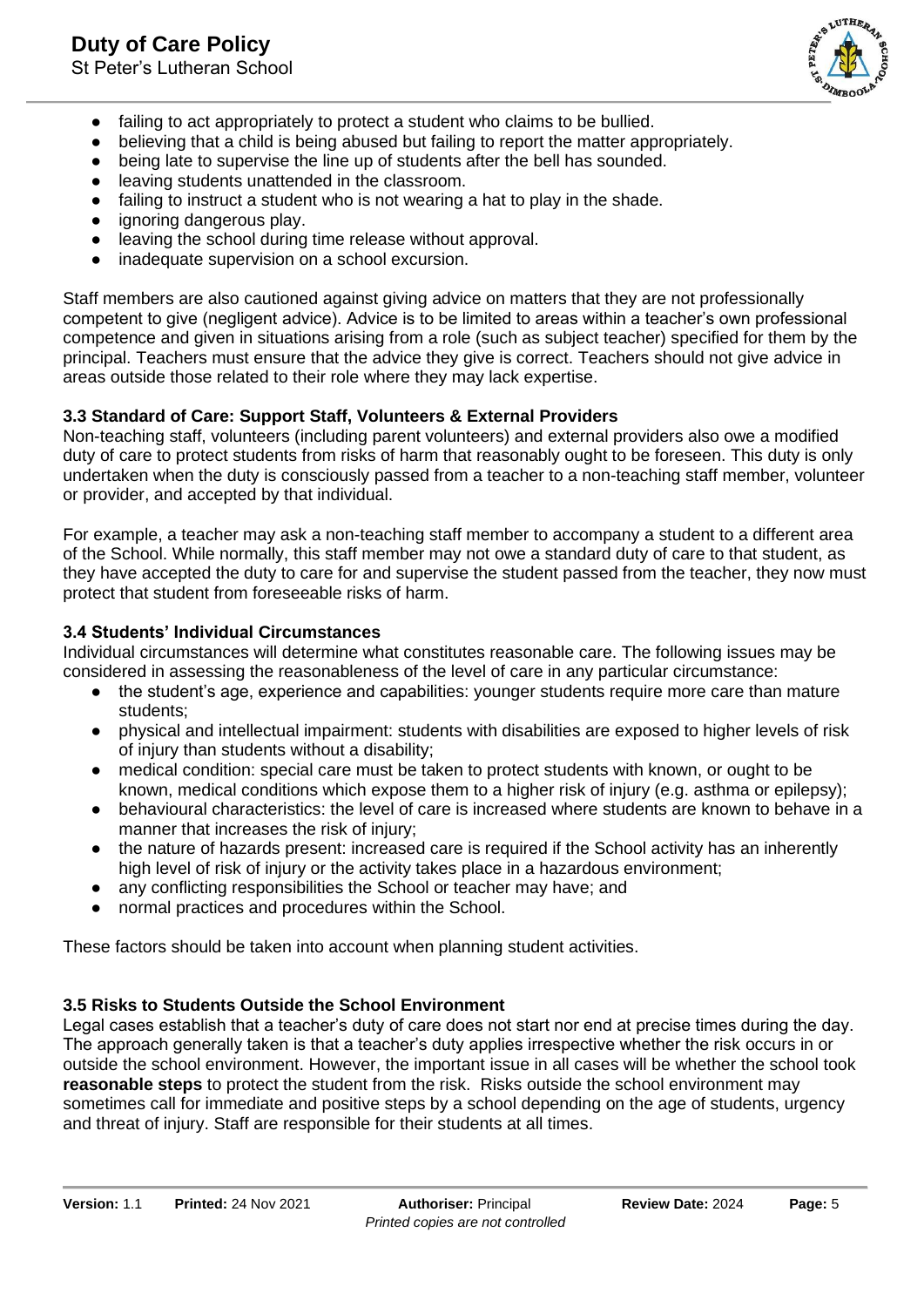

### **3.6 Civil Liability Laws**

The Commonwealth and all Australian States and Territories have enacted civil liability laws that apply in relation to claims for damages resulting from negligence.

These laws limit liability in certain circumstances including, in broad terms:

- the School does not owe a duty of care to warn of an "obvious risk"; and
- the School will not be liable for harm suffered as a result of the materialisation of an "inherent risk".

The existence of civil liability laws means that issues of liability for student care claims in Australia will ultimately be determined by a complex mixture of legislation and common law (judge's decisions).

#### **3.7 Discharging Duty of Care Responsibilities**

In discharging duty of care responsibilities, the School and teaching staff must exercise professional judgment to achieve a balance between ensuring that students do not face an unreasonable risk of harm and encouraging students' independence and maximising learning opportunities.

Non-teaching staff, volunteers and external providers must exercise judgment appropriate in the circumstances.

To assist the School to discharge its safety responsibilities, St Peter's Lutheran School has developed an Occupational Health & Safety Program through which we identify potential safety hazards and analyse them in terms of the likelihood of an event occurring, and the potential consequences if the event was to occur. A similar risk based approach is taken with respect to Student Duty of Care, with the definitions of likelihood and consequences together with the Risk Matrix used in our Workplace Safety Program, for the purpose of assessing student safety risks.

Against each identified student safety hazard it is the School's policy to develop risk controls and/or treatment plans. Risk controls often take the form of documented policies that are made available to all School staff through the School intranet.

It is important that all staff consistently enforce School rules and safety policies, and actively engage in ensuring the physical and emotional wellbeing of students.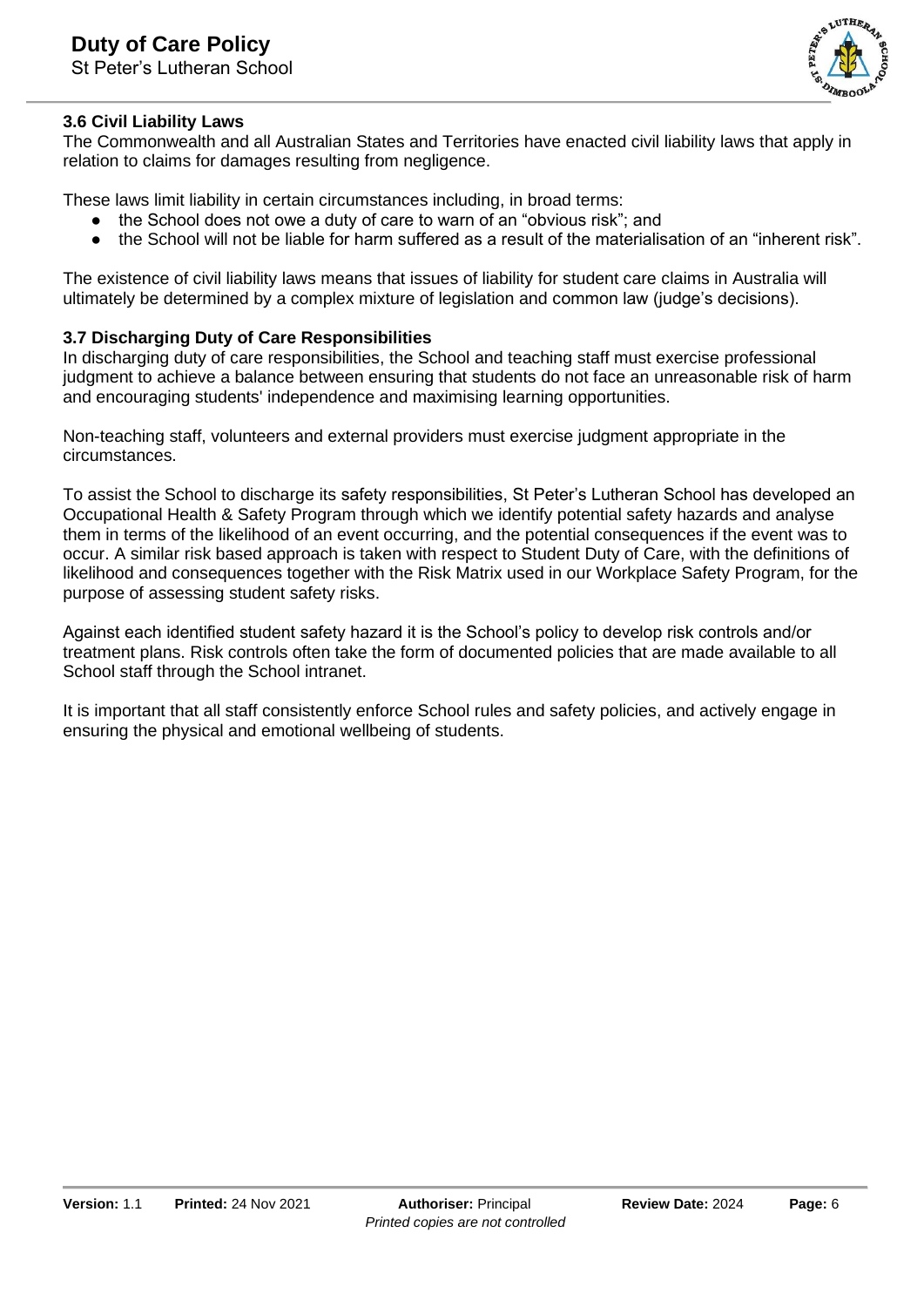

## **4. IMPLEMENTATION**

The following instructions and notices apply to all staff:

## **4.1 Classroom Supervision**

- Staff must not leave the classroom unattended at any time during a lesson.
- It is not appropriate to leave students in the care of support staff, parents or trainee teachers (At law, the Duty of care cannot be delegated).
- It is not appropriate to leave students in the care of external education providers, for example, incursions (At law, the duty of care cannot be delegated).
- In an emergency situation use the phone for the Principal or Head of Campus or contact the teacher in the next room. (if appropriate – send another student for assistance).
- No student should be left unsupervised outside the classroom as a withdrawal consequence for misbehaviour. Withdrawal is to be conducted by sending a student to a colleague's classroom, or to the Head of Campus or Principal. This should be accompanied by documentation and appropriate follow up.

## **4.2 Movement of Students**

- Care needs to be taken in allowing students to leave the room to work in other areas of the school.
- Discretion is to be used when allowing students to visit the toilet during class time.

# **4.3 Yard Duty Supervision**

- Yard duty supervision is an essential element in teachers' duty of care. It is now clearly established that in supervising students, the teacher's duty of care is one of positive action.
- Be aware that students are usually less constrained and more prone to accident and injury than in a more closely supervised classroom.
- Be aware that yard duty supervision within the School requires the teacher to fully comply with guidelines (including wearing high vis vest and medical bum bag) and brings with it an increased duty of care. It is a teacher's responsibility to be aware of these guidelines and duty of care responsibilities. Teachers are also expected to follow policy whilst on yard duty.
- Teachers rostered for duty are to attend the designated area at the time indicated on the roster.
- Teachers on duty are to remain in the designated area until the end of the break period or until replaced by the relieving teacher, whichever is applicable.
- The handing over of duty from one teacher to another must be quite definite and must occur in the area of designated duty. Where a relieving teacher does not arrive for duty, the teacher currently on duty should send a message to the office, but not leave the area until replaced.
- No changes to the yard duty roster are to be made without the approval of the Daily Organiser, or Head of Campus.
- Be alert and vigilant intervene immediately if potentially dangerous behaviour is observed in the yard - enforce behaviour standards and logical consequences for breaches of safety rules.
- You should always be on the move and highly visible.